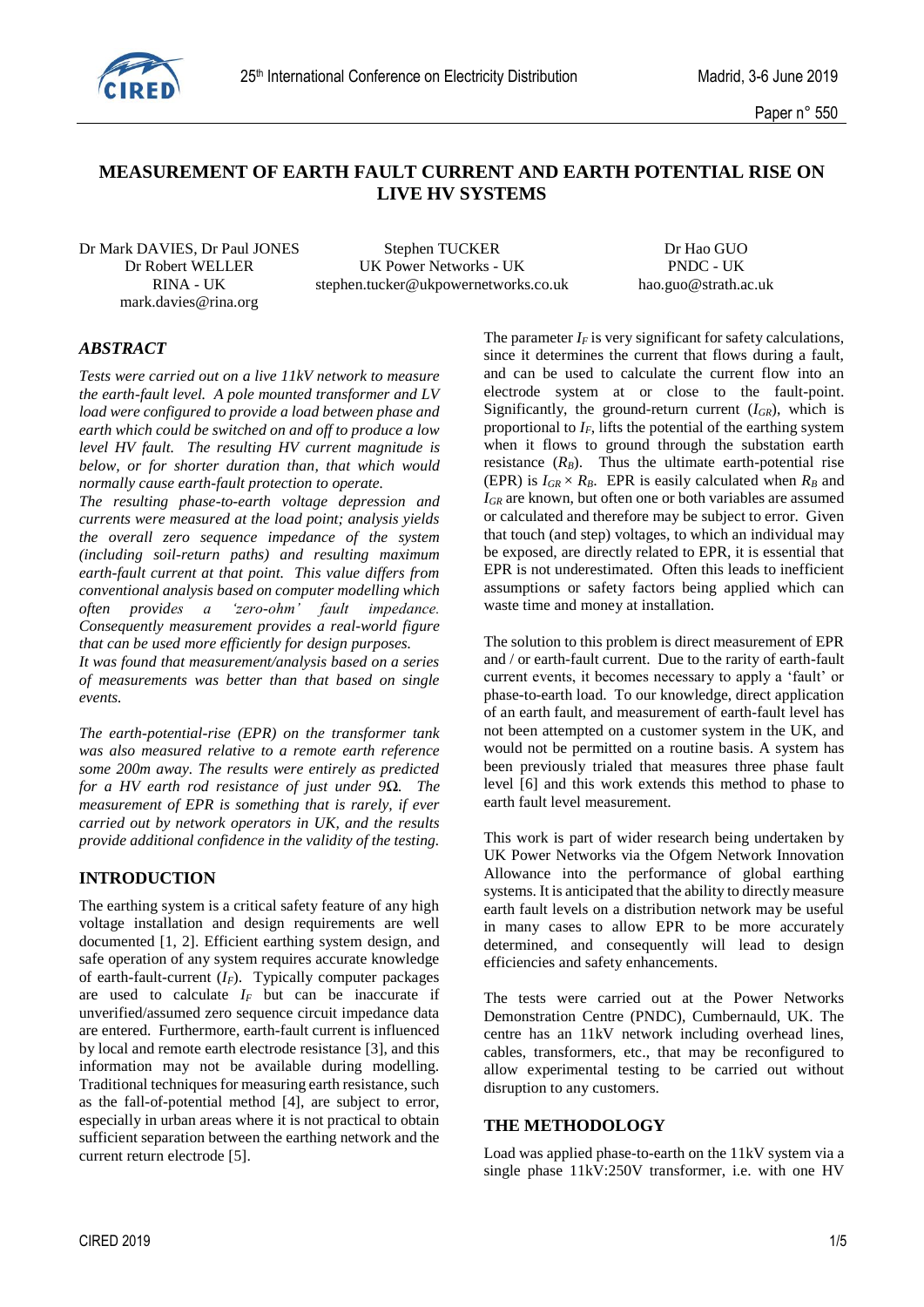

terminal connected to a phase and the other to earth. In essence, this is the direct application of a low level (high impedance) earth fault. The impedance between phase and earth may be varied by changing the loading on the LV winding of the transformer. Three  $2.25\Omega$  resistor banks were used, in varying configurations, connected to the LV winding of a 25kVA single-phase transformer to load the HV network. The HV voltage drop that occurs when a phase-to-earth load (or fault) is applied is related to the impedance of the earth-loop formed by the HV circuit. Thus measurement of voltage drop and load current provides an indication of loop-impedance, which can be used directly to calculate the maximum earth-fault current. The arrangement of the measurement connections is illustrated in Figure 1.



**Figure 1.** Illustration of the measurement connections.

The resultant current flows and voltage depressions were monitored in different ways to provide a duplicate data set. A combination of fixed monitoring equipment (Beckhoff), and portable units (Fluke storage oscilloscope and Outram PM7000 power quality monitor / Fault Level Monitor [7]) was used as described below. For each test, the 11kV system was energised before LV faults/loads were applied. The LV load steps are described in the Results section below. A total of 11 separate tests were carried out, including the application of a mixture of repeated lowcurrent switching, and shorter duration high current LV faults. The 11kV system was de-energised and made safe after each test, to allow measuring systems to be approached and interrogated where appropriate.

# **Test Arrangement**

For the purposes of this work the PNDC source transformer was used to supply the test transformer at 11kV phase-phase voltage via an overhead line network. The lines include series 'mock impedances' that may be adjusted to simulate the effect of different lengths of overhead line. For this work two different arrangements were used to allow the measurement of two different fault levels.

# **Measurement of Earth Fault Current**

Connecting the transformer phase-to-earth, as indicated above, effectively allows LV load to translate to a low level HV earth-fault. We chose to measure this current directly in the HV earth downlead as well as the corresponding LV current. The voltage drop  $(\Delta V)$  across the 'load' (i.e. the transformer primary winding) was measured at the pole-top voltage transformer (VT), i.e.  $\Delta V = V_{no-local} - V_{loaded}.$ 

A simplified equivalent circuit for the test arrangement is provided in Figure 2.



**Figure 2.** Equivalent circuit for the test arrangement.

The measurement is very similar to that achieved with an electrician's hand-held earth fault loop impedance (EFLI) meter, albeit at 11kV.

The LV load bank resistance ( $R_{LV}$ ) was varied from 2.25 $\Omega$ producing the lowest current to a solid  $(0\Omega)$  connection. For the higher resistance (lower LV current) loads it was possible to switch the load on and off periodically over a 5min duration without protective devices operating. With higher LV currents only one switching event was possible before the fuse or LV circuit breaker operated.

# **Measurement of Earth Potential Rise (EPR)**

In order to measure EPR (voltage rise on the transformer tank with respect to remote earth), a remote, zero volt reference is required. This was achieved by installing a temporary rod electrode beyond the PNDC compound in an adjacent field. In practice a line-of-sight distance of 200m was achieved.

The same temporary electrode was used as the current probe for a fall-of-potential test to measure the earth resistance of the test transformer HV electrode. The resultant curve-shape indicates no significant overlap between the electrode areas; in other words 200m is more than adequate to provide a 'true earth' reference.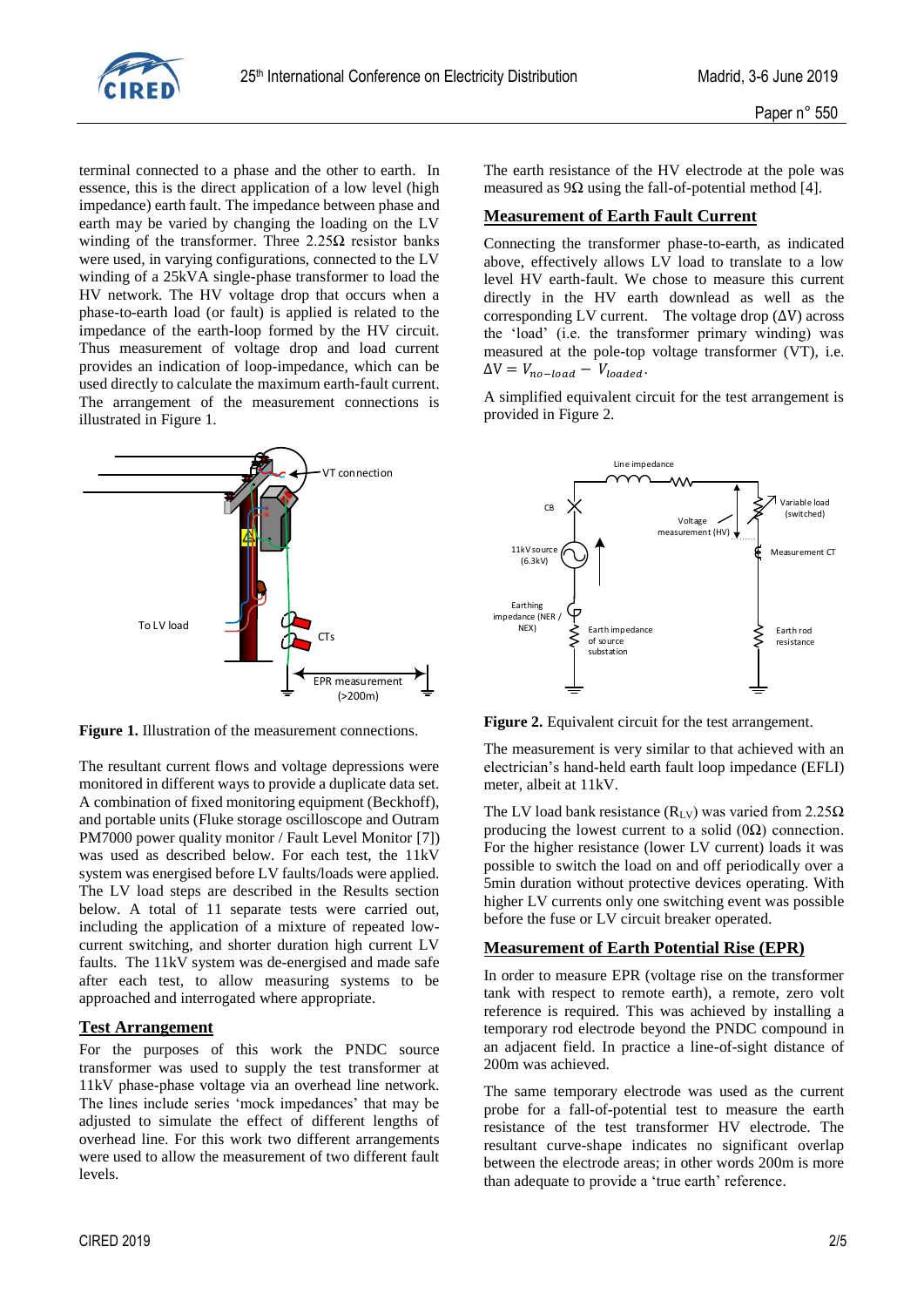

## **RESULTS**

The earth fault level was measured for the two different network configurations. The results obtained from the Outram PM7000FLM are subsequently presented. Results were also obtained from the PNDC fixed Beckhoff measurement system and from a portable oscilloscope. These were in reasonable agreement with the FLM measurements especially for the higher current tests. As expected the FLM provided better resolution for lower fault currents as it is able to average a series of successive events which is not as readily available from the other methods. As the purpose of this work was to evaluate the technique, and not a comparison of instrumentation, the results from the other instrumentation is not included for brevity but is available in the full project report.

### **Earth Fault Current Measurement**

The Outram PM7000FLM calculates fault levels dynamically, and can give a live readout for each event that allows a fault level estimate. More detailed analysis is possible using the associated Pronto software [8] that interfaces directly with the instrument. This was found to be quicker and simpler to use than other methods. Two examples of the raw measurement data are provided below. Figure 3 shows the data for Test A from a single load application of high current that resulted in a protection operation. In this case it has been possible to zoom in sufficiently to see the waveforms and the corresponding RMS values are also plotted in real-time.



**Figure 3.** Voltage and current waveforms and RMS results for Test A.

The reduction in HV RMS voltage  $(\Delta V)$  is evident and the corresponding increase in RMS HV electrode current. Examination of the results indicates a high voltage earth fault level of 375A.

Figure 4 shows similar results for Test B but over a much longer period of time. In this case a series of LV load applications has been made, the first group with a low resistance of  $0.75\Omega$  (higher current) and the second group with a  $2.25\Omega$  resistance applied. Each depression in RMS

voltage, associated with the LV load being switched in, could be used to estimate the loop impedance. However, analysis of all of the individual events allows averaging and provides a more significant result that is more immune to other changes in voltage that may otherwise distort the results.



**Figure 4.** Voltage and current waveforms and RMS results for Test B.

A result of 375A is obtained which is consistent with that from Test A but has been obtained from the application of lower level faults that did not operate protection.

Analysis of the entire data set from Figure 4 can provide an estimate of fault level at a given time, based on a series of monitored events. A cumulative graph for Test B is shown in Figure 5. This does not provide any statistical weighting, moreover it presents a best estimate of fault level at a given moment in time and better assesses the confidence of each event to provide a weighted average fault level instead.



**Figure 5.** Plot of all significant events with a weighted average fault level as the blue line.

The blue line indicates the significance of each event and, as would be expected, indicates that more weighting should be placed on the measurements with highest fault current compared to those at the lower level of fault current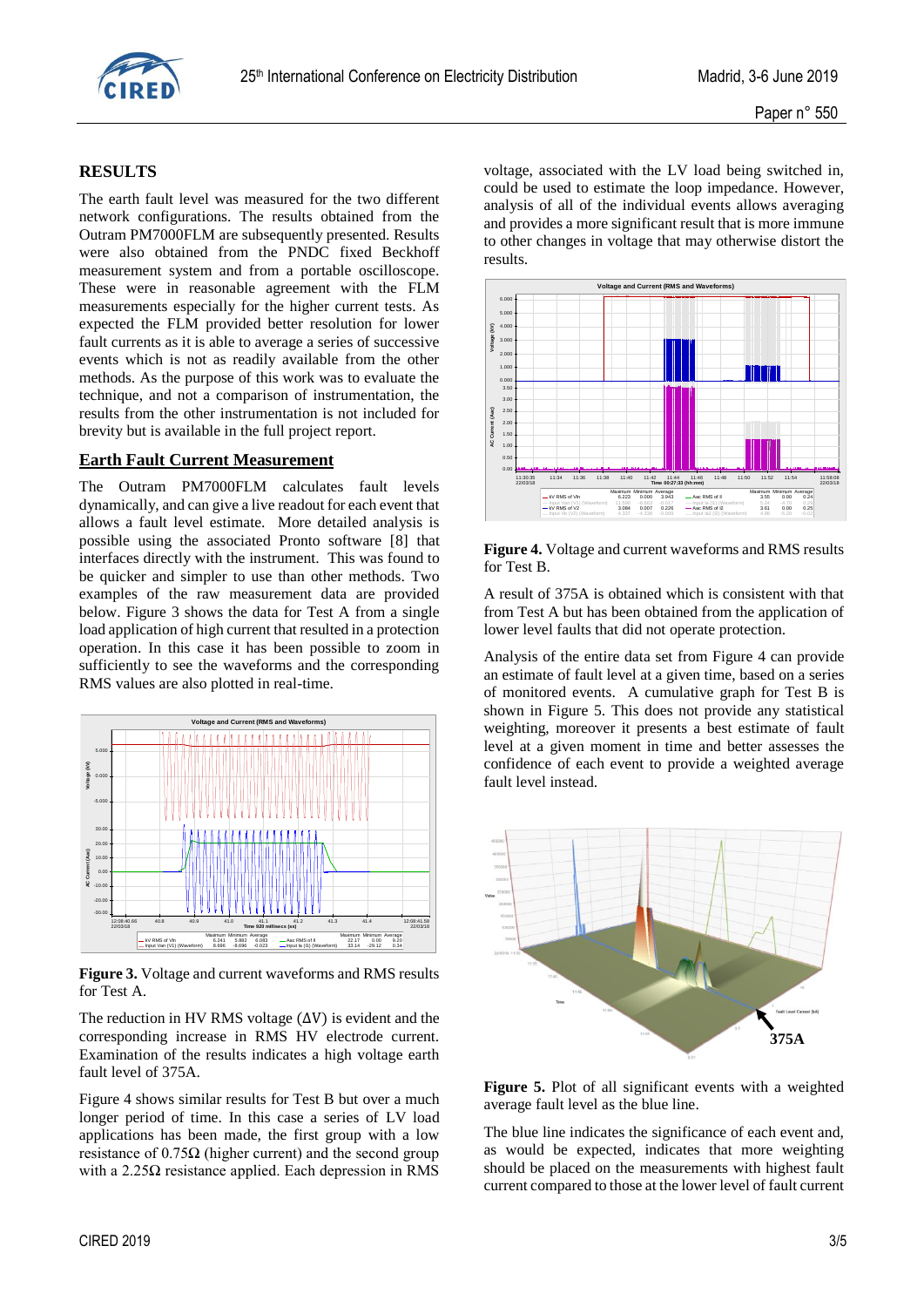

where there is a greater spread in the measured fault current.

### **Summary of Earth Fault Current Measurements**

A summary of the results from 11 different tests is provided in Table 1. The tests include different combinations of LV load resistance and single and multiple load applications. Tests A and B used a different network configuration to the others with a lower overhead line circuit impedance.

**Table 1.** Summary of results from different test arrangements.

| <b>Test</b>    | $R_{LV}$                            | $\mathbf{I}_\mathrm{F}$ | Comment                                                                                      |
|----------------|-------------------------------------|-------------------------|----------------------------------------------------------------------------------------------|
|                | $2.25\Omega$                        | $330-$                  | Single load switch.                                                                          |
|                |                                     | 350A                    |                                                                                              |
| $\overline{c}$ | $2.25\Omega$                        | 355A                    | Multiple load switching.                                                                     |
| 3              | 1.5Ω                                | 299A                    | Multiple load switching.                                                                     |
| $\overline{4}$ | $0.75\Omega$                        | 295A                    | Multiple load switching.                                                                     |
| 5              | $0.375\Omega$                       | 296A                    | Single switch with fuse operating.                                                           |
| 6              | $0.25\Omega$                        | 297A                    | Single load switch with fuse<br>operating.                                                   |
| 7              | $\Omega$                            | 297A                    | Bolted fault, single switch with<br>protection operating.                                    |
| 8              | $0\Omega$                           | 302A                    | Bolted fault, single switch with<br>protection operating. FLM<br>resolution increased.       |
| 9              | $0.75\Omega$                        | 301A                    | Multiple load switching with<br>FLM resolution increased.                                    |
| A              | $\Omega$                            | 375A                    | Second network configuration.<br>Single load switch with fuse<br>operating.                  |
| B              | $0.75\Omega$<br>and<br>$2.25\Omega$ | 375A                    | Second network configuration.<br>Multiple load switching. LV load<br>changed during session. |

From Table 1 it is evident that the fault level for the initial network configuration (Tests 1-9) is around 300A and rises to 375A for the alternative configuration. Some improvement in accuracy was observed in latter tests as the equipment set up was refined.

Using circuit data provided by PNDC, the calculated values for RMS earth fault level are approximately 265A (network configuration 1), and 302A (network configuration 2). The results from Table 1 suggest a slightly higher fault level; this could be due to non-updated data in the PNDC model, or perhaps due to some of the dominant current-limiting elements (such as mock impedances) performing slightly differently under single phase loading. For example, mutual coupling of ground return currents and line currents could lower the return impedance and increase fault level slightly in practice. This correction is difficult to calculate without accurate geometric data, and unlikely to be practical in real-world assessments.

Other sources of error could be the source transformer earth resistance being less than the  $7.47\Omega$  quoted in the site commissioning records. Calculations with the source earth resistance tending to zero in fact produce earth fault levels

of 311A and 380A, i.e. in good agreement with the measurement results which might suggest that the PNDC source transformer star point is bonded to a larger electrode system.

Despite these differences, the results achieved during these tests are generally consistent and provide confidence that the method works. There was some variation in measured fault current (when calculated from V and I data), most obviously at low currents where the difference between the longer term, multi-event analysis and any one-off (Ohm's Law) type calculations could be seen.

This difference became less apparent for higher current pulses where the measurement error for single pulses becomes less significant.

#### **Earth Potential Rise Measurement**

EPR was directly measured as the voltage between the test transformer HV electrode and the reference electrode located 200m away.

EPR measurement was found to produce a voltage on HV steelwork exactly in phase with downlead current as expected for a predominantly resistive electrode.

Figure 6 shows the EPR measured during the second current pulse of Test 8 for a solid LV fault. A scaling factor of 100 applies in this case (VT ratio), i.e. the peak voltage is around 250V:



**Figure 6.** Measured earth potential rise (EPR) for Test A.

For Test A: the RMS voltage  $= 178V$  (for 20.52A); this corresponds to an electrode resistance of  $178/20.52$  = 8.68Ω, i.e. good agreement with the 9Ω measured using the fall-of-potential technique.

Had the reference electrode been further away than 200m from the site, the EPR may have been a few volts higher, giving slightly better correlation, although given the small extent of the electrode system this is unlikely to have made a significant difference in this case.

The inferred resistance of  $8.68\Omega$  is most probably more accurate than that determined from the fall-of-potential